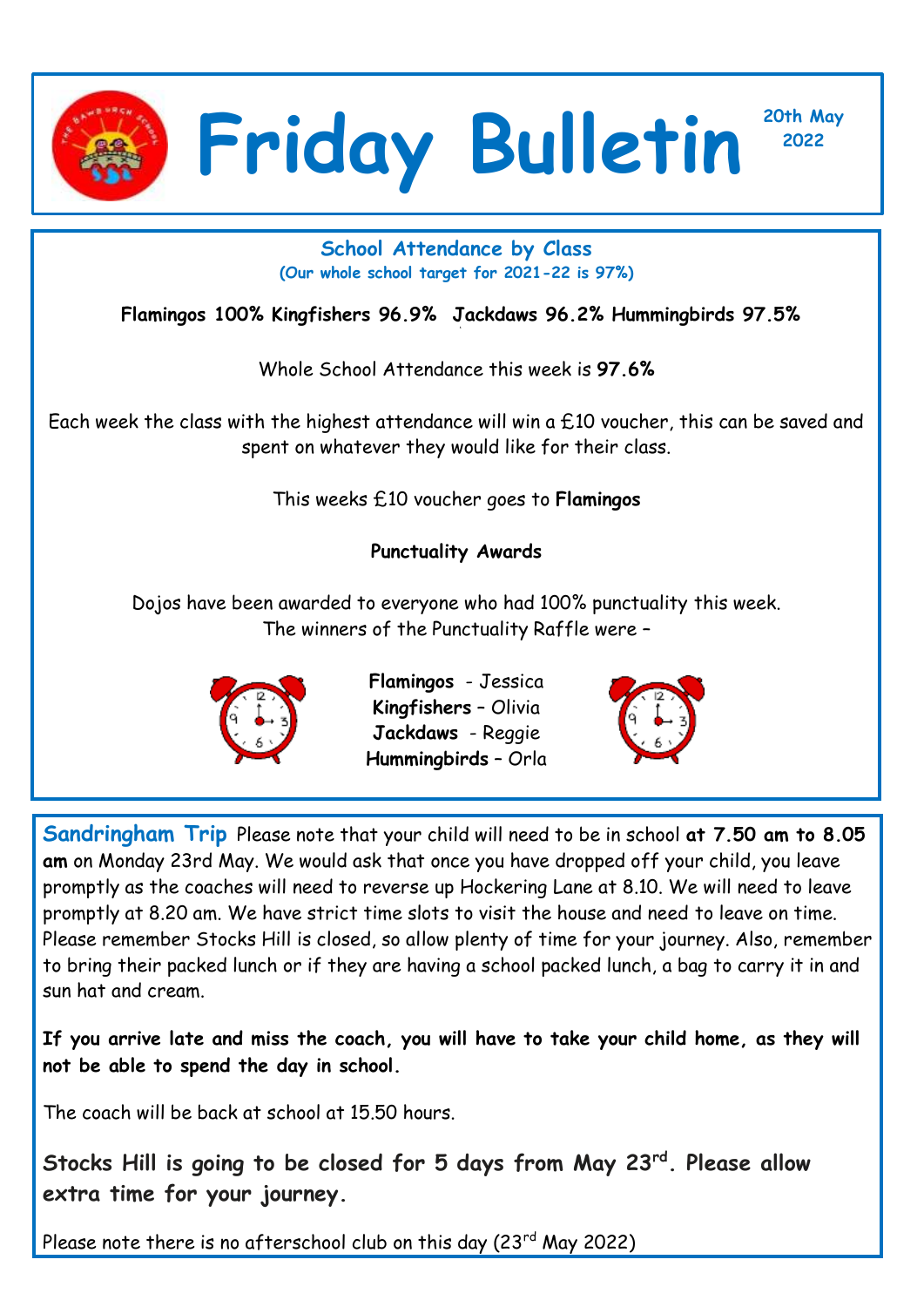Movie Afternoon On Thursday the 26<sup>th</sup> of May, the Head pupils of Bawburgh are going to be hosting a movie afternoon - to fundraise for a bench on the field for students feeling down or alone, called the buddy bench. The pupils are going to have a choice of two movies (Ron's Gone Wrong or Moana) and will also be able to buy popcorn, sweets and drinks. If the pupils would like, the parent or guardian should supply the children with money to buy the consumables. (Each item is 50p.) We hope that the pupils will enjoy the opportunity to experience a movie afternoon. Please note: the movie afternoon is within school hours from after the students lunch until home time, if the parent or guardian does not supply the pupil with money they will not be able to buy anything in question but will still be able to view the movie. Thank you. -Head pupils of the Bawburgh School.

Platinum Jubilee Picnic Friday 27<sup>th</sup> May we will be having a whole school jubilee picnic on the field. The children will need to bring a picnic blanket to sit on.

## **Diary Dates**

Please note the following dates for parent lunches Flamingos 16<sup>th</sup> June 22 Kingfishers 23rd June 22 Jackdaws 1st July 22 Year 5 5<sup>th</sup> July 22

Sports Day 8<sup>th</sup> July 22 KS2 performance 14<sup>th</sup> July 22 End of Year Celebration Assembly and Year 6 leavers lunch 18<sup>th</sup> July 22

**School Disco** The Friends are pleased to announce the long awaited return of the school disco! On Friday 10th June KS1/Reception disco 3.15-4.15 followed by snacks, drinks and film club until 5.15 KS2 snacks, drinks and film club after school, followed by disco 4.15-5.15 £4 per child, payable via Parentmail

If you are able to help out at the disco for all or part of the event, we would be very grateful for some extra pairs of hands - please contact the Office if you can help and we'll get in touch!

Payment by Tuesday 7th June please.

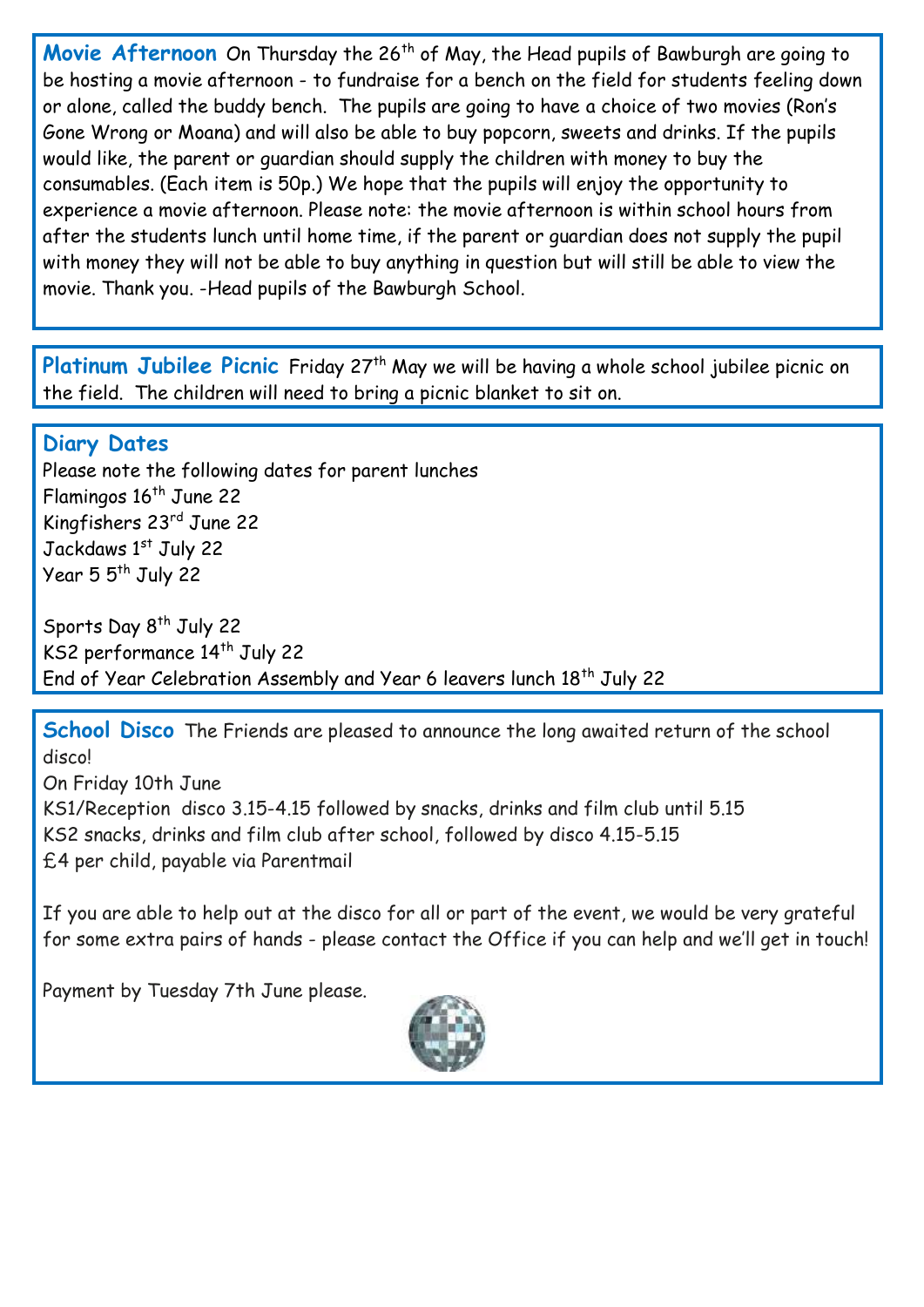## **From The Friends – Upcoming Events**



- School disco : Friday 10th June Bawburgh Village Duck Race: Saturday 9th July (Friends and school will have stalls there)
- Colour run / Bus Opening: Sunday 17th July



**Sports Event** Well done to all the children who competed in the Panathlon at Taverham High School. They competed in seven different activities and were so supportive of each other. We were absolutely delighted to win the gold medal and the children were very proud of their medals and the trophy which is pride of place in the office. We all had a wonderful day.



**Emergency Contact Details** Could you please advise the Office if you or any of your emergency contacts have changed their telephone number, email or address so we can update our records accordingly. It is important that we have at least 2 emergency contacts for each pupil.

**Norfolk Show Wednesday 29th June** Please note that the whole school will be attending the show. We will not be returning back to school until 5 p.m. and there will be no afterschool club on that day.